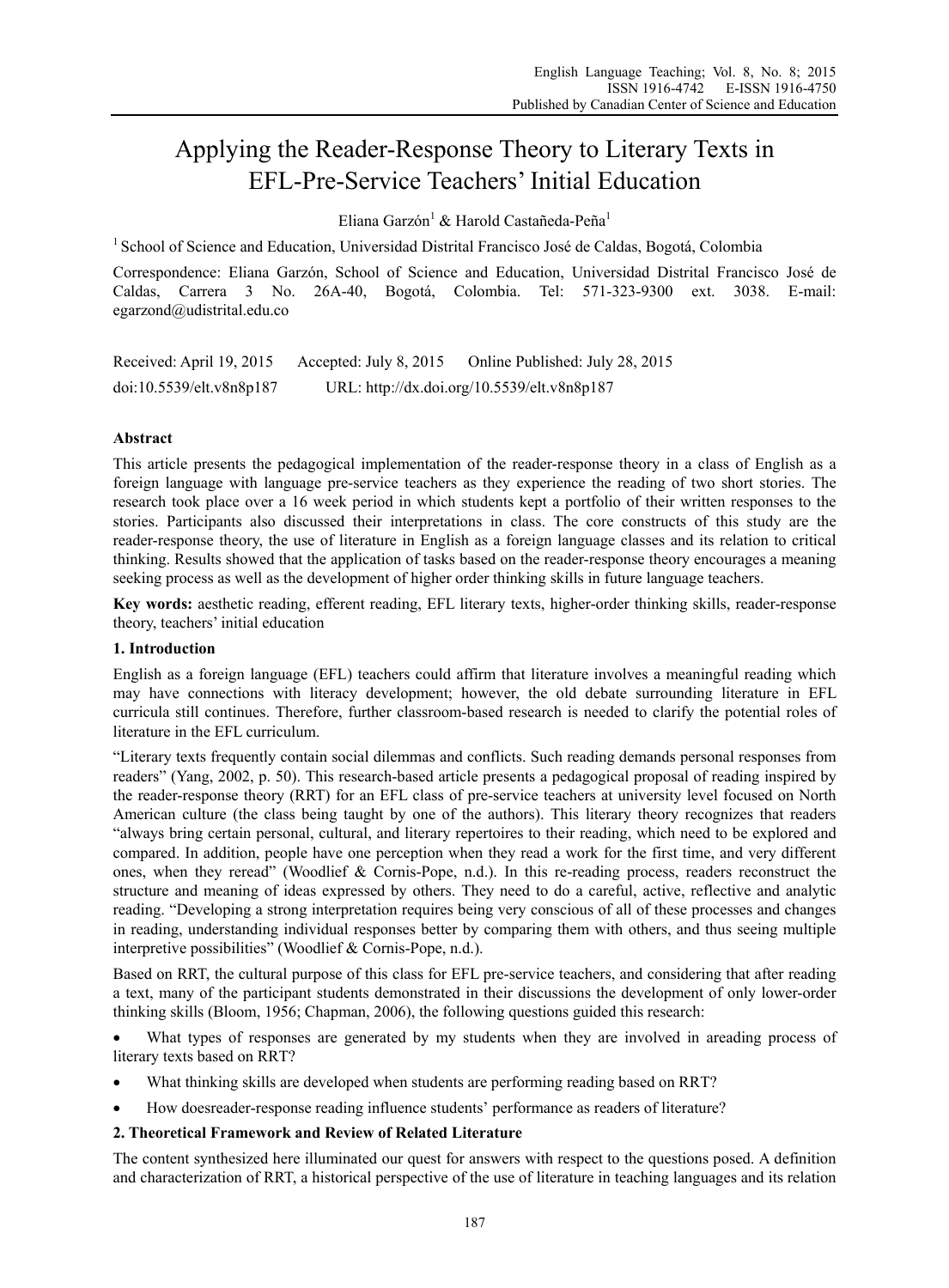with EFL education, and the principles of critical thinking through literature are illustrated.

## *2.1 Reader-Response Theory: Towards a Definition*

Eagleton (1983) has characterized the history of modern literary theory as occurring in three stages: a romantic "preoccupation with the author", a new critical "exclusive concern with the text", and finally, "a marked shift of attention to the reader over recent years" (p. 74). This is due in large part to the emergence of RRT.

The origins of this theory are in the field of literary criticism from the pioneering work in the 1930s of the literary theorist, Louise Rosenblatt. Rosenblatt's transactional theory of reading places emphasis on the relation between reader and text while constructing meaning. The term *transaction,* adopted from Dewey's (2008) epistemological writings implies that, during the reading process, the self of the reader and the text are more flexible. Hence, in the RRTthe construction of meaning in the personal literary experience is the main characteristic when thinking of the connection between the reader and the text. According to Connell (1996), "Dewey's epistemological position stresses the transactional character that ties mind and body, subject and object, knower and known" (p. 396). This perspective focuses on the process of knowing, the active role of the knower, and the need for communication among inquirers. Drawing on these epistemological constructs, it can be explained how the RRT is considered as a response to Dewey's position, as it highlights that meaning is constructed based on the reader's aesthetic experience of a text.

Construction of meaning occurs as the reader selects and reflects on his or her own responses. Rosenblatt agrees with Dewey's work on the way that her reading theory does not ignore the way human beings transact with the environment, changing themselves and the conditions simultaneously. As Rosenblatt (1978) states, "what the organism selects out and seeks to organize according to already acquired habits, assumptions, and expectations becomes the environment to which it also responds" (p. 17). Consequently, RRT is significant because it includes the transaction between the reader and the text in the construction of meaning, challenging the tradition in literary theory of privileging text over reader. This however has caused great debate. Connell (2000) points out that "despite the attention now accorded reader response theory among literary theorists, serious debate continues regarding the appropriate use in schools of text-oriented and reader-oriented approaches to the teaching of reading and the study of literature" (p. 29). Nevertheless, it is undeniable that adopting reader-oriented strategies could be pedagogically successful if aesthetic experiences are methodologically incorporated in the curriculum. For Connell (2000), in RRT "the synthesizing process of aesthetic experiences is distinctive from non-aesthetic experiences because it involves 1) an organic immersion in the reader's prior beliefs and experiences; 2) a connection to emotional drives; and 3) a stimulation of imagination" (p. 31). This concurs with Pike's ideas on aesthetic reading in the classroom as it is suggested that "the transaction is one where the shape of the gap or entrance in the text is determined by the shape of the reader who enters as well as the text being entered. Essentially, different readers cause the gap to adopt different shapes. Further, what is indeterminate for one reader may not be indeterminate for another" (p. 63). All this could be interpreted as if the act of reading were constituted by the potentialities offered at a dialogical level by both the text and the reader; it is the complementary relationship between text and reader that (re)constitutes the aesthetic act of reading in a process of synthesis as expressed by both Connell (2000) and Pike (2003). This simply means that the "reader coauthors the literary text" (Justman, 2010, p. 121) or the texts being read, or as claimed by Rosenblatt (1982), this co-authoring process (e.g., the response) "happens when reader meets text" (p. 268).

This in Rosenblatt's (2005a) own words means that "aesthetic reading happens if students have repeatedly found that, in approaching a text called a 'poem' or a 'story,' they can assume that they are free to pay attention to what the words call to consciousness" (p. 37). This implies that the aesthetic act of reading is context driven. Rosenblatt (1982) has also argued in this respect that "in most reading there is not only the stream of choices and syntheses that construct meaning; there is also a stream of accompanying reactions to the very meaning being constructed" (p. 270); these reactions are intertwined with the readers' situated experiences as a reader and as a being in the lifeworld.

Thus, we, as EFL teachers, should encourage students to talk freely about their reading experience with peers and with the teacher so that aesthetic reading can be initiated. According to Rosenblatt (2005b), a reader's interpretation of a text is not a description, but the re-creation the reader makes of the text. Thus, we meet the reader and his or her reading process when an interpretation of a text is supplied. According to Rosenblatt's (1982, p. 271) ideas:

In predominantly efferent reading, the child must learn to focus onextracting thepublic meaning of the text. *Attention must be givenmainly to the "token" top-of-the-inner-iceberg, toorganizing the abstract concepts the verbal symbolspoint to. These can yield the information, the directions, the logical conclusions that will be*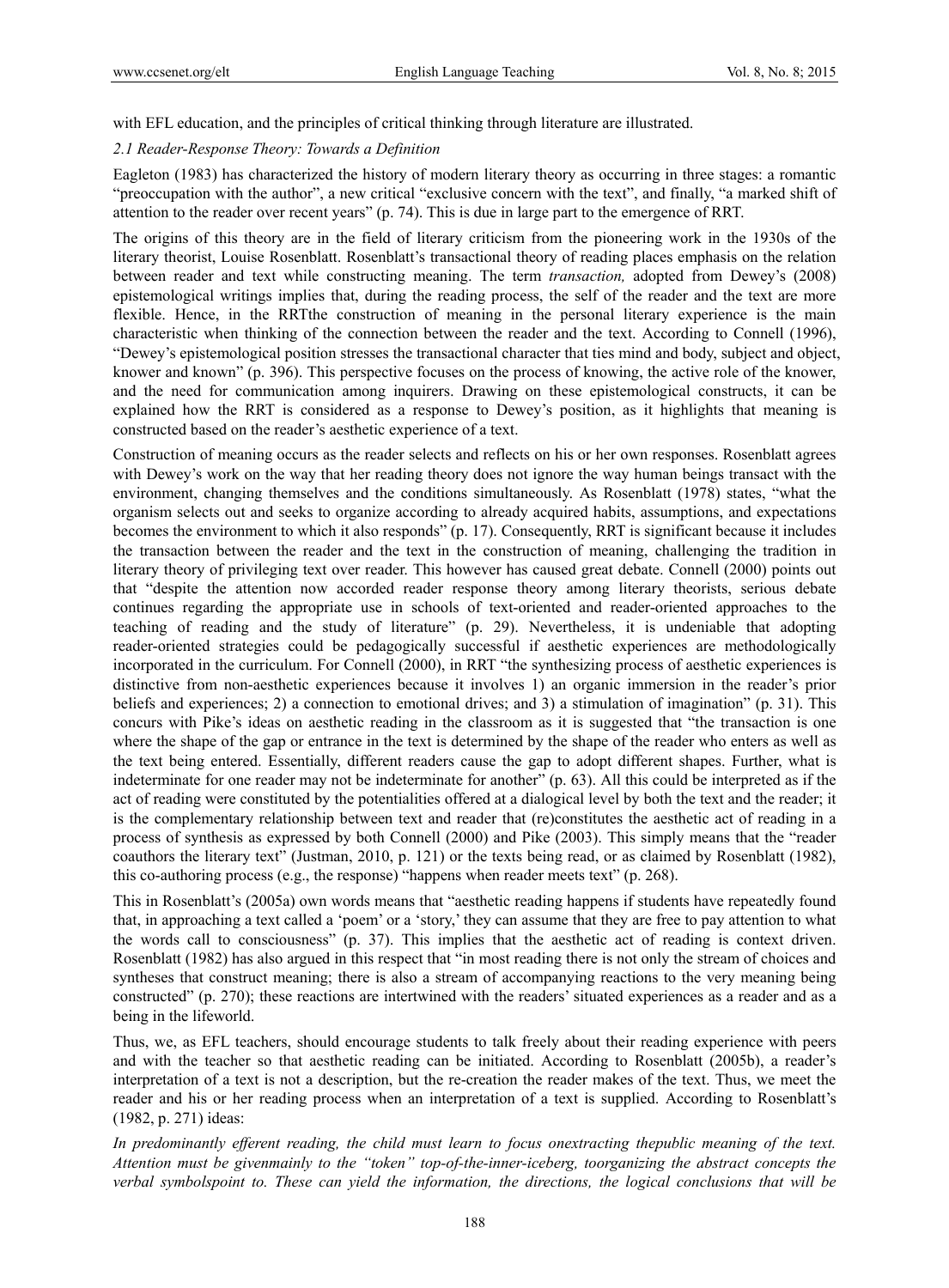*theresidue of the reading act. In aesthetic reading, the child must learn todraw on more of the experiential matrix. Insteadof looking outward mainly to the public referents, the reader must include the personal, the qualitative, kinesthetic, sensuous inner resonances of thewords. Hence attention is turned toward "what isimmediately lived-through in transaction with thetext, toward what is being shaped as the story orthe poem".* 

This indeed lets EFL teachers see that what matters the most is not the referential ideas presented by the text but what students could potentially make out of it. It seems of particular interest to language teachers that both efferent and aesthetic reading should be taught (Rosenblatt, 1982). This particularly could also balance the language teaching of form and meaning-making.

#### *2.2 Literature: A Historical Perspective of the Use of Literature to Teach Language*

The use of literature might be a strong tool to work with writing in EFL classes. Nevertheless, many literature specialists debate the use of literature in composition classes because they feel that literature "is suited only for the study of literature" (Belcher & Hirvela, 2000, p. 23). Despite these historical implications, it is remarkable to argue that there is a place for literature in all forms of EFL instruction today. Many benefits can be reaped from using literary pieces in EFL teaching. Literature texts are motivating sources for learning a language because learners become more engaged in the activities proposed in the classroom and can study the language they are learning in a meaningful context. Chien-Lee (2013) states how even from reader-response e-journals to literature, EFL students can be enhanced in a challenging proposal to achieve their learning goals.

Critics against the use of literary texts argue that the language used in literary texts is complex, unnatural and sometimes ungrammatical. However, difficult language and unnatural forms are what students will face in their daily lives and usage of English. Native speakers of English do not speak textbook English or even academic English (Micarelli, 1961). Also, different dialects of English, slang words and idioms are commonly used. Many literary texts and stories present these variations of English.

In reading a literary text, the student is likely to be more engaged in the topic; rather than reading isolated texts presented in English textbooks. This stimulates him/her to be more motivated in the construction of academic essays (Hirvela, 2001). In other words, the literary text motivates the student to think more critically and to write better. As Hirvela (2001) points out, "reading and writing are closely linked as students use writing to explore and make sense of their reading in the course of forming more effective analyses of what they have read" (p. 119). This means that reading literature promotes better reading as well as writing skills. And, contrary to the no literature argument, researchers believe that the study of literary texts can help with the academic texts students will be required to use when they begin their regular studies in their fields of interest.

More importantly is the view of language itself. Many people believe that the purpose of language is "the creation and communication of meaning" (Rigg, 1991, p. 523). Meaning-making is very relevant in reading literary texts. In reading literature, the reader must play an active role in meaning-making. Rosenblatt (1982) has also argued that "words are primarily aspects of sensed, felt, lived-through experiences" (p. 271). So once again, this view of literature as meaning-making helps the reader in both reading between the lines and in compositions in response to the texts. In the meaning-making process it is important to note the background knowledge of the readers. Readers are not blank slates when they read a text (Hirvela, 2001). Instead, they have a lifetime of background experiences and knowledge they bring with them in reading a new text. This background knowledge helps them to analyze and think about the text more, especially when reading a literary text. Therefore, instead of taking on the author's opinion or point of view, they create their own. This act may further enhance the students' reading/writing abilities.

## *2.3 Critical Thinking through Literature*

Bloom's taxonomy (1956) includes a six level hierarchy of cognition. In this model, an individual begins with the basic level, which is called *knowledge* level, and then *comprehension* level. These lower-order thinking skills require students to define, describe, tell, identify, list, name, explain, discuss, differentiate and restate (Pineda &Núñez, 2001). The hierarchy of cognition progresses until the thinker reaches the most complex level, which is *evaluation*. At this level, individuals appraise, assess or critique on the basis of specific standards and criteria. In connection to RRT, it could be argued that "attention is turned toward what is immediately lived-through in transaction with the text, toward what is being shaped as the story or the poem" (Rosenblatt, 1982, p. 271). Individuals move in progressive steps. This means that one needs to master a given process before proceeding to the next. This does not imply that each step acts in isolation or that thinking is composed of fragments. Thus, human learning entails a cyclical activity in which we constantly attach our beliefs and personal values to our knowledge to elaborate more sophisticated thinking processes (Pineda, 2003). In this respect, it is also important to consider Rosenblatt's (1982) perspective as she argued that "aesthetic reading […] is not efferent reading with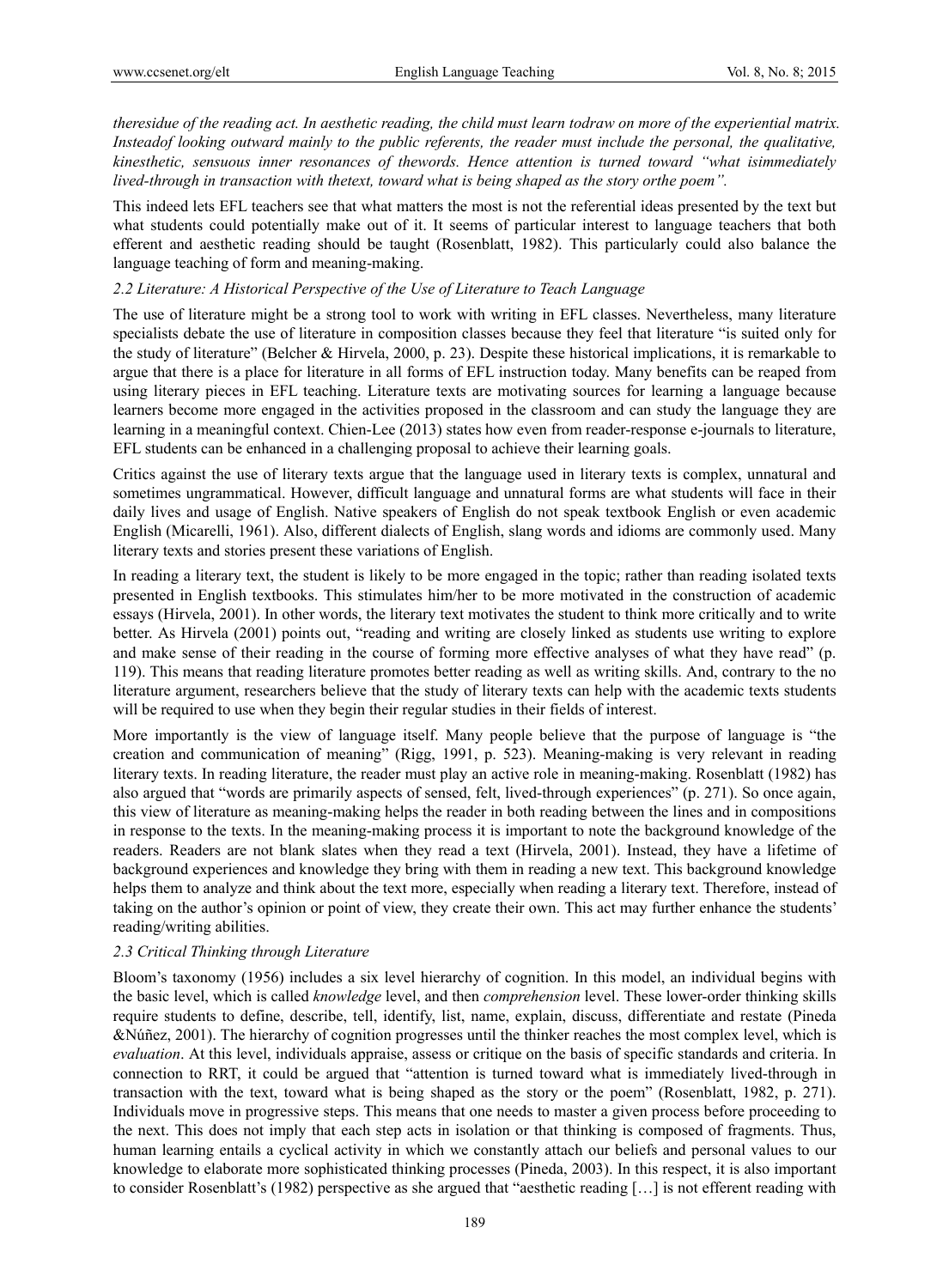a layer of affective associations added on later. (I [Rosenblatt herself] call this the "jam on bread" theory of literature.) Rather, we have seen that the aesthetic stance, in shaping what is understood, produces a meaning in which cognitive and affective, referential and emotive, denotational and connotational, are intermingled" (p. 273). That meaning-making process, we would like to argue, embraces processes of critical thinking. The question that arises is related to the methodological procedures a language teacher could implement to heighten an aesthetic experience which is by nature critical and should be associated with the higher levels of thinking very wellknown in the literature (e.g., Bloom's Taxonomy (Bloom, 1956)). Schmidt (2002, p. 106) considers that a number of questions we might ask about literary texts is based on the variations of six basic questions. These basic questions provide a paradigm for the construction of more specific questions about particular texts, and they are most likely to appear in the following order:

- What is  $\frac{1}{2}$  (knowledge)
- What is about? (comprehension)
- What is \_\_\_\_\_\_\_\_\_\_\_\_ connected/related to? (application)
- What are the significant components of ? (analysis)
- What does mean? (synthesis)
- What is the value of  $?$  (evaluation)

Each of these six basic questions relates to a category of the classic Bloom's (1956) taxonomy of cognitive levels, and so his list of these levels is an invaluable resource for teachers as they construct questions. According to Schmidt (2002), there are two obvious benefits to following this scheme: "(1) it ensures the best possible scaffolding of new and complex ideas, and (2) it models good critical thinking for any inquiry that these students will undertake in their respective futures" (p. 119). In an effort to connect this to Rosenblatt's (1965, 1978) seminal work, it could also be argued that these sets of questions or variations of them could propel the readers' imagination evoking the needed experiences that precede the potential readers' responses: "imagination is needed also in cognitive processes, in the process of remembering, in thinking of the past, in thinking of alternative solutions to a problem" (Rosenblatt, 1982, p. 273).

## *2.4 Connections between Theory and Literature Reading*

What needs to be remarked at this point is how the connection between literature reading and RRT was done. Delahoyde (2011) states that reader response criticism places emphasis on knowing how the reader can join the author of a text to construct meaning, and in this specific study, how the members of the group or the community of readers can learn from North American culture through their experience of reading literature and sharing interpretation with others.

Educating student-teachers of English and designing English curricula for them must bear in mind who they are and where they are headed. Consequently, the approach to reading literature is a path to enhance student-teachers of English in the understanding of the language as a whole and as the direct contact with their lives and the world. Rosenblatt (1985) argues that the teacher's influence should respect the authentic nature of literature itself. However, it should be clarified that RRT was not conceived of as a language learning approach originally but it has been adapted and adopted by researchers who belong to this applied linguistics domain (see the works by Carlisle, 2000; Davis, 1989; Hirvela, 1996, 2001; Liaw, 2001). Sheridan (1991) notes that in a reader-response classroom, the proper subject of writing is the experience of reading itself. He argues that students will benefit most when their writing helps them become better readers. Furthermore, he stresses the importance of writing that requires students to reread literary texts, a point also mentioned by Jenkins and Moses (1992). According to Yilmaz (2012), "both literature and language can serve as the complement to each other, which is conducive to the development of language skills" (p. 86). Thus, it seems that in the RRT frameworkthe literary experience, in the EFL classroom, should become an encounter between the reader and the text, rather than a strategy or technique to study history, philosophy, biography, literary genres or grammar.

Although the literary experience of reading may involve those aspects of learning, the immediate relationship with the reader is the transaction he or she has with the text. From this moment, our pedagogical implementations, as EFL teachers, should begin in assisting our student-teachers in studying that transaction rather than focusing on other issues. This has also been recognized in the literature as the personal-response approach (Rashid, Vethamani, & Rahman, 2010) which has a position as a model for the teaching of literature. For example, Khatib, Rezaei and Derakhshan (2011) in their review identify different authors which position reader-response as an epistemological approach to knowledge generation in literature teaching, based on the interaction between reader and text as this could be seen as a defined type of encounter, and these authors also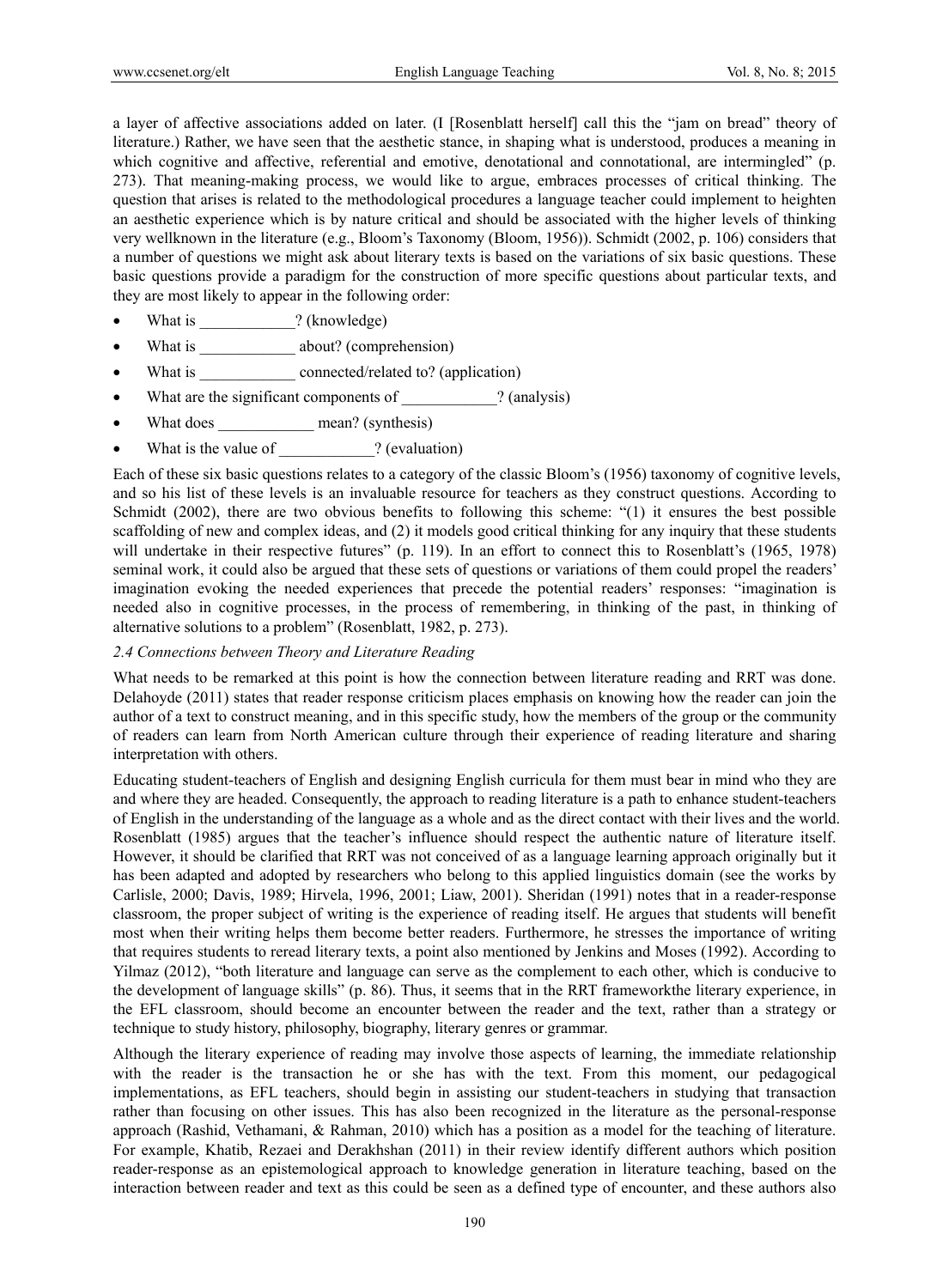examine different applications of such interaction in EFL/ESL teaching. Amer (2003) goes on to clarify the epistemological status of the reader-response approach (as this author appears to call Rosenblatt's RRT proposal) placing it within the realm of constructivism where "from a pedagogic perspective, 'multiple interpretations' allow for creative and critical thinking to take place in an atmosphere where there are no threats nor any compulsion to learn for the 'correct' answer or to compete for the 'best' interpretation" (p. 68). Literary reading must not be reduced to a grammar exercise to learn linguistic aspects of English, but must be understood as an aesthetic work that allows readers to feel, see and think. Into the context of that reader-response, other tasks and themes may be introduced, but the influence inherent in the literary text must be respected. Therefore, RRT is not based on arbitrary or senseless comments from the reader; instead, it is focused on finding meaning in the act of reading literature itself and exploring the ways individual readers and a community of readers experience the world and culture immersed in the literary text. According to Govindarajoo and Mukundan's (2013) study of the Malaysian context "Reader-response theory […] sees the reader as an active participant who produces a unique reading experience because he brings into the reading experience his own physical and psychological conditions causing his personal history to become entrenched into the creation and interpretation of the text" (p. 79). This is the understanding adopted in this research paper in the context of initial language-teacher education where there is apparently little research within the RRT framework as part of pre-service teachers' knowledge.

## **3. The Study**

This research was conducted in one advanced EFL class of the Modern Language Programme at a public university in 2009 where future English-language teachers are educated. The holistic training of research teachers in Spanish and English for basic and middle education in Colombia is one of the pillars of the Modern Language Programme, which has 10 semesters of study. Its major areas are English (foreign language) and Spanish (mother tongue). English-language classes in this programme are taught for seven consecutive semesters.

# *3.1 Participants*

Although the entire class, comprised of 19 students, aged 18 to 25, was observed, surveyed, video-recorded, and asked to fulfil the same requirements, only seven participants were selected. According to Patton (1990) and what he states as purposive sampling, this small group was chosen because of certain criteria. All of them followed the whole writing process, attended all the discussions, and willingly handed in their portfolios at the end of the semester to gather and analyze data.

## *3.2 Data Collection Instruments, Techniques and Procedures*

Elements of the grounded approach to analyze qualitative datawere necessary to focus on how the themes and patterns surfaced from the raw data as it was read (Corbin & Strauss, 2008). The entire data collection process was as follows: first, the students' reading backgroundswere compiled through a questionnaire. This questionnaire included open and closed questions related to students' experiences with literature reading in L1 and EFL. Second, students wrote their reflections after reading the literary texts and collected them in a portfolio. In addition, students were engaged in classroom discussions after reading the literary texts. In these discussions, they were first organized in small groups to share their interpretations of the stories read, and then they shared their interpretations with the whole class. As each reader interprets differently, there were diverse responses and the discussion of the main topics discovered in the stories became enriching.

Finally, a research interview was applied to validate all the information collected (Kvale & Brinkmann, 2008). This interview was used not only to confirm information provided in the initial questionnaire, the written reflections and the discussions, but also to understand the significance of this reading proposal for students and to delve into those aspects that needed further research. This interview was audio-recorded.

## *3.3 Pedagogical Intervention*

As the general objective of the class in which this research was carried out was the study of North American culture, literature was the source to do this. Therefore, two stories written by Ray Bradbury were selected to work on a critical process of reading based on RRT, during 16 weeks of the academic semester: *The Jar* and *The Emissary.* The former because it has themes such as life in Louisiana, black people, farm people, religiousdiversity in the USA, carnival and personal identity. The latter was selected because it is closely related to ghosts, cemeteries, death and life after death. The selection criteria of these stories were based on the needs analysis conducted at the beginning of this study, where horror, mystery and fantasy were the literary topics students demonstrated being interested in reading. Although Edgar Allan Poe is the master of horror, Ray Bradbury was chosen as a contemporary author follower of Poe, because he was not known to the group of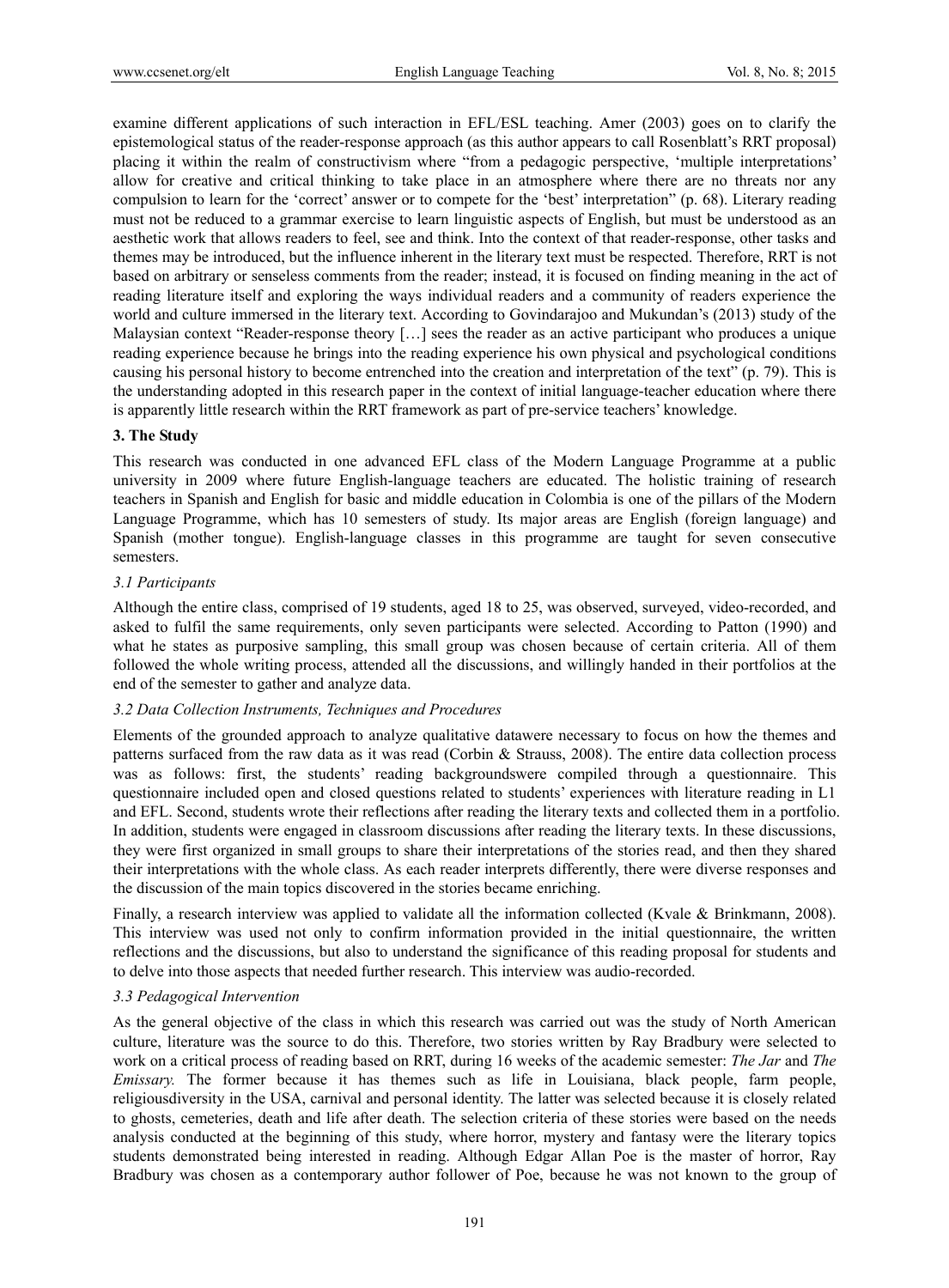participants and the stories were authentic literary texts.

These readings followed certain stages to guide students in the reading process of interacting with the text itself. These stages were: pre-reading, first reading, re-readings and critical reading. Here, it is important to remark that in the first readingsthe students were asked to venture into the efferent reading process. In this process, students completed assignments which focused on conventional literary elements such as characters, plot and setting. However, the final readingsdemanded that the students continue to develop and build their interpretation of the text's meaning.

As the research questions of this study are aimed at knowing the type of responses my students generated according to the principles of RRT and also their thinking skills when reading, all the responses they provided when reading the two stories were organizedin a portfolio. My hope was that the portfolio would increase the students' understanding of their own reading process and thus enable them through writing to grow more confident about their reading (Chien-Lee, 2013). Discussions in class were also developed; first, in small groups, and then, with the whole class. These discussions were based on students' individual interpretations of the two stories they read. When discussing with their peers, they started to construct meaning as a community of readers.

#### **4. Data Analysis and Findings**

The research questions addressed the issues of students' responses, thinking skills and their performance as readers of literature. The type of data gathered through the research process was qualitative and the unit of analysis was students' responses to the two literary stories. I used their written and oral responses to start organizing and naming the categories and subcategories of this study. Written responses included personal narratives, connections between personal experiences and the stories, and reviews of the story. Basically, written responses were focused on interpretation of the texts. On the other hand, oral responses were captured while students were engaged in group discussions and included responses to peers' questions, personal interpretations of the text, analytical comments, and stepping into the stories.

The data were colour coded when reading and re-reading students' written productions and the video and audio transcriptions, looking for recurrent patterns and establishing relationships among them (Freeman, 1998). Then, I reviewed those patterns and grouped the themes. I identified seven broad categories and five subcategories (see Table 1)including those aspects that did not fit the group's emerging structures of analysis; that is, the outliers (Freeman, 1998).

| <b>Research Questions</b>                                                                                                                                                                                                   | Categories                                               | Subcategories                                                                                                                           |
|-----------------------------------------------------------------------------------------------------------------------------------------------------------------------------------------------------------------------------|----------------------------------------------------------|-----------------------------------------------------------------------------------------------------------------------------------------|
|                                                                                                                                                                                                                             | Affective responses                                      |                                                                                                                                         |
| What types of responses are generated<br>by my students when they are involved<br>in a reading process of literary texts<br>based on RRT?<br>What thinking skills are developed<br>when performing reading based on<br>RRT? | Queries<br>Associative responses<br>Reflective responses | Personal experiences<br>$\bullet$<br>Literary background<br>٠<br>Other works<br>Personal beliefs<br>Literature and reading process<br>٠ |
|                                                                                                                                                                                                                             | Interpretive responses                                   |                                                                                                                                         |
|                                                                                                                                                                                                                             | Inferential responses                                    |                                                                                                                                         |
| How does the reader-response type of<br>reading influence students' performance<br>as readers of literature?                                                                                                                | Different worlds, different<br>perceptions               |                                                                                                                                         |

Table 1. Categories resultingfrom the analysis

Source: Own.

In answer to what type of responses our students generated when they were involved in a reading process of literary texts based on RRT, the data gathered and analyzed displayed affective responses, queries, associative responses, reflective responses, interpretive responses and inferential responses. Affective responses, for example, account forstudents' responses that express feelings towards the stories read or their own reading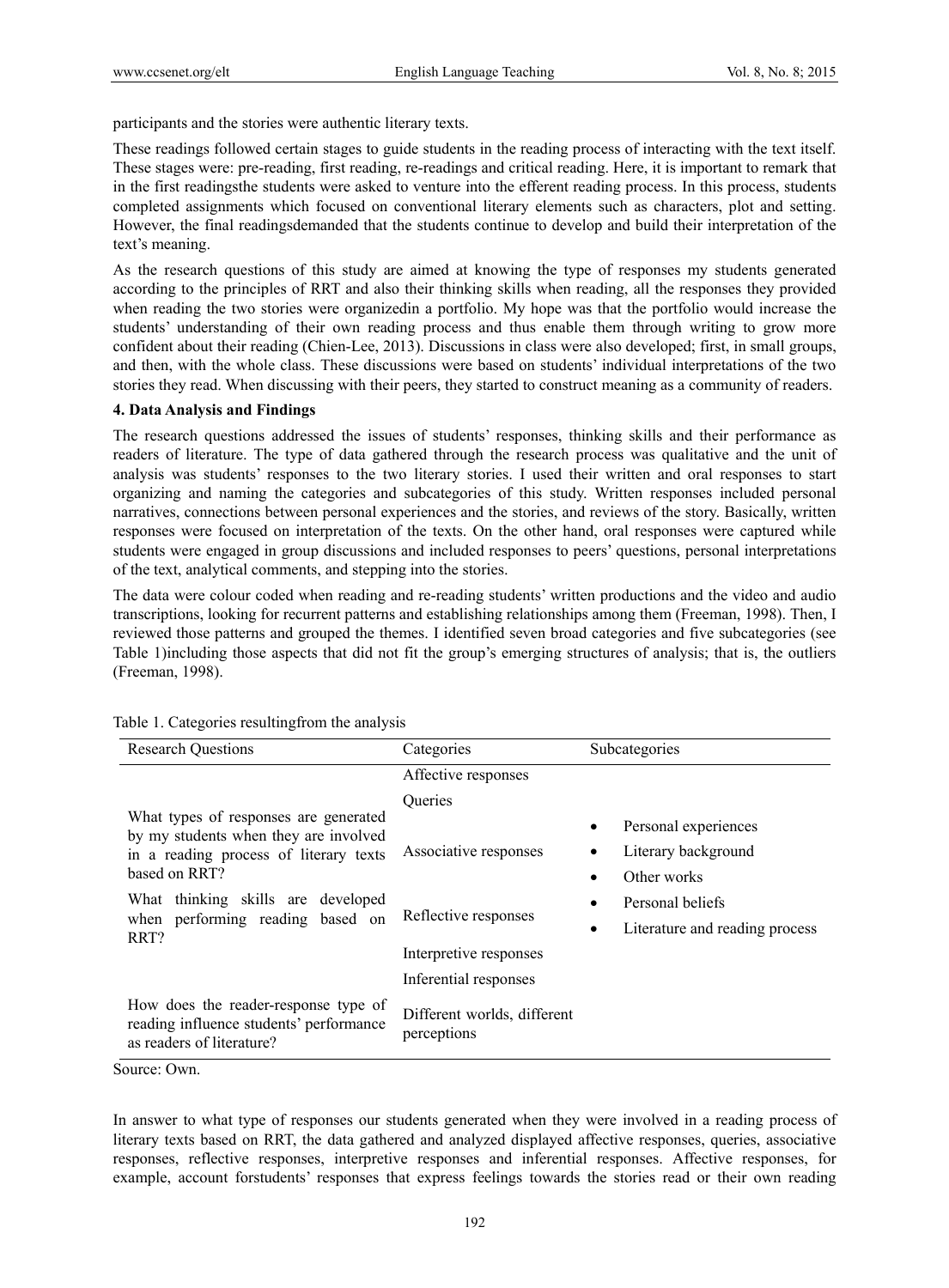process. The following excerpts evidence these feelings:

*I want to say that I love literature because it permits us to identify the world and the reality where we are. So it permits us to build the identity that has gone losing little by little. A modern world is affected our mind and each one of us, is a copy of others. I think that we are free in literature. Besides, it permits us to have a critical point of view of the reality.* 

# *(S7 (S = Student), Paper 10, [sic])*

*For that reason the story was entertaining because I had to discover what happened with the jar, besides getting to know the truth about the jar's contents.* 

*(S5, Paper 1, [sic])* 

With these responses, students expressa type of affective attachment to the texts read in class and evaluative ideas regarding literature. These ideas about literature may perhaps be transferred into their future practice as language teachers, but what seems important to be highlighted in this data set is that criticality arises when these readers step away from efferent moments and embrace aesthetic ones. This could be valuable as part of language teacher education.

In the category of queries, all the questions that emerged when students read the stories were included. Some queries indicated a lack of understanding of some parts of the stories and some others were stated to clarify meaning in the text. Some students brought up questions to be answered in the discussions, some others included questions as a way of guiding themselves in the construction of meaning.

115) **S1:** But I have a question about the last part of the story…remember that Dog was very

116) late and he arrived with a visitor and Dog smelled to cemeteryyyy…ground? (laughs) I don't

117) know, so don't you think that the visitor who arrived with Dog is the teacher?

118) **S2:** I think so, or death…

119) **S3:** Or maybe it's the teacher's soul and it's going to take him with her (laughs).

(Class discussion [sic], video transcription, *The Emissary*)

These questions were formed after the first reading, so they were answered after further readings of the stories or after the discussions in class. Wilson (1989) gives further credence to the students' ability: "When students read to answer their own questions, they read with attention, often noticing words or images we might never have thought to point out" (p. 65). Students also made relevant elements related to aspects of language learning (e.g., the pronunciation of cemetery) which could be important for them as language analysts who will be language teachers in the future. Notice how in line 116, S1 also wants to rectify her lack of knowledge of the appropriate word for graveyard odour.

Associative responses include these reminiscences relatedto the reading. In these responses, it could be identified that future language teachers brought personal memories, comparisons with other works similar to the stories being read, or identified people with characters in the story. Therefore, three subcategories were found here: *personal experiences*, *literary background*, and *other works*. The next excerpt makes this category evident:

58) **S6:** Because ehhmmm, when I was 15 years old, in those days my grandmother died, yes?

59) And I used to, to sleep in the same room, and ehhh, when she died ehhhmmm I, I continue

60) sleeping there, but I wasnot alone, I, I was with my aunt and one cousin.

61) **T:** Yeah.

62) **S6:** And one day, one night, I, I couldn't sleep and I look, look, look…looked

63) **T:** /lukt/

64) **S6:** /lukt/ a shadow that ehhh, enter…into the room and ehhh, disappeared ehhmmm,

65) among them, yes? In this space was the bed of my grandmother, yes? And…ehhh,

66) immediately the lights…turn on and I, I wake up, wake my aunt up and…together we went

67) out, yes?And nobody was…

68) **T:** Nobody was there.

(S6, Interview, [sic])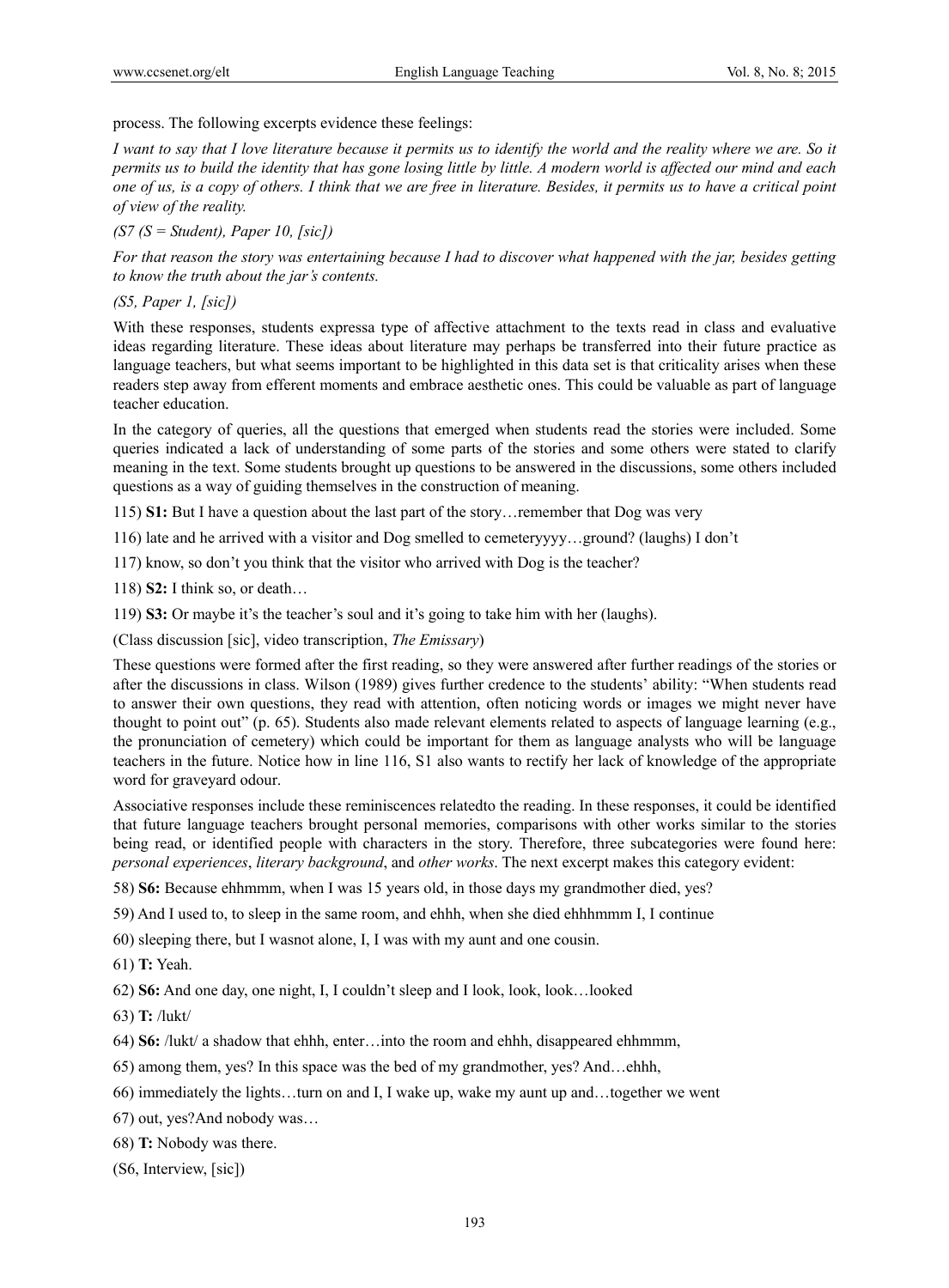Making associations give students an opportunity to show their own experience of life and to find a real connection between the text and the reality around them. In the case of S6, she narrates something relevant from a personal experience about a possible ghost in her bedroom, associated with her late grandmother, as that bedroom had been shared with other family members including the dead grandparent. The ghost story associated as a response to reading *The Jar* cannot be labelled as correct or incorrect. This is a text derived from S6's aesthetic act of reading that could demonstrate how S6 assesses a situation she went through as a subjective experience. What also appears to be important here is to understand that S6 was exercising critical thinking instances where she is able to rely on beliefs about ghosts to judge and explain why a witnessed lifeworldevent occurred. This makes us think of how culturally situated responses to readings are and this is another aspect to be taken into account in RRT instruction. In terms of initial teacher preparation this also indicates that S6 is acquiring the skills to narrate her personal experiences from a critical perspective as a response to reading. According to Rosenblatt (1965),

*The reader brings to the work personality traits, memories of past events, present needs and preoccupations, a particular mood of the moment, and a particular physical condition. These and many other elements in a never-to-be duplicated combination determined his response to the peculiar contribution of the text (p. 31).* 

These students' responses that reflect on their own experiences, attitudes or observations in relation to the ideas of the text and their reading process are part of the category of reflective responses. Two subcategories were identified here according to the type of reflections made by the students. These subcategories were *personal beliefs* and *literature and reading process*. Thus, we have included not only these generalized statements about life elicited by the reading of the stories, but also those statements which put certain aspects of the stories into a larger context. According to Tompkins (1980), each reader brings different experiences of life to the text. The text has meaning within the reader. Thus, readers will recreate diverse interpretations and responses based on prior beliefs and attitudes (e.g., S6 above). They will reflect on what is stated in the text as well as on their own process as readers of literature.

*I think the jar reflects the farmers' thoughts, in general, not only in USA, also in South America, when people don't have an educational training, they can believe in anything that seems powerful and strange. Power has been a main objective for people, and Charlie chose power instead of his wife, each one decided to face this situation according to their feeling and not according to the real situation.* 

# *(S1, Paper 7, [sic])*

*I think that the dreams and the wishes are the motor of the world without them the things made by the man would not be a reality, most of the things are made by the result of human being imagination and the creativity to make a better world through ideas and thoughts.* 

#### *(S5, Paper 4, [sic])*

It is remarkable how S1 extends the scope of his interpretation to what could be assumed as a contemporary situation of farmers in South America from his own point of view. This is also an expression of how the reader understands actions within specific social conditions as could partly also be the case of S5's response. We would like to argue that S1 and S5 display traces of critical thinking in their responses. Both students seem not only to be enacting an aesthetic reading process but they are also incorporating higher thinking skills in this process as they evaluate social situations based on their reading experiences and apparently on their personal background knowledge.

Furthermore, those responses that represent students' attempts to interpret the meanings of the stories based on the events of the story are grouped into the category of interpretive responses. Students make statements as to their opinions of actions in the stories, and then back them up with quotations or examples from the reading. In other words, interpretive responses deal with students' attempts to make meaning of the stories based on what was explicitly stated in the text. For example:

*On the other hand by its description, the town seems to be a boring, poor, small, and mysterious place, where everyone knows the life of everybody. Where people are involved in a routine situation day after day, so the days look like the same.* 

#### *(S2, Paper 3, [sic])*

Finally, inferential responses were the last category found in the data to answer the main research question. These responses are those which attempt to see not only content but multiple layers of meaning in the stories.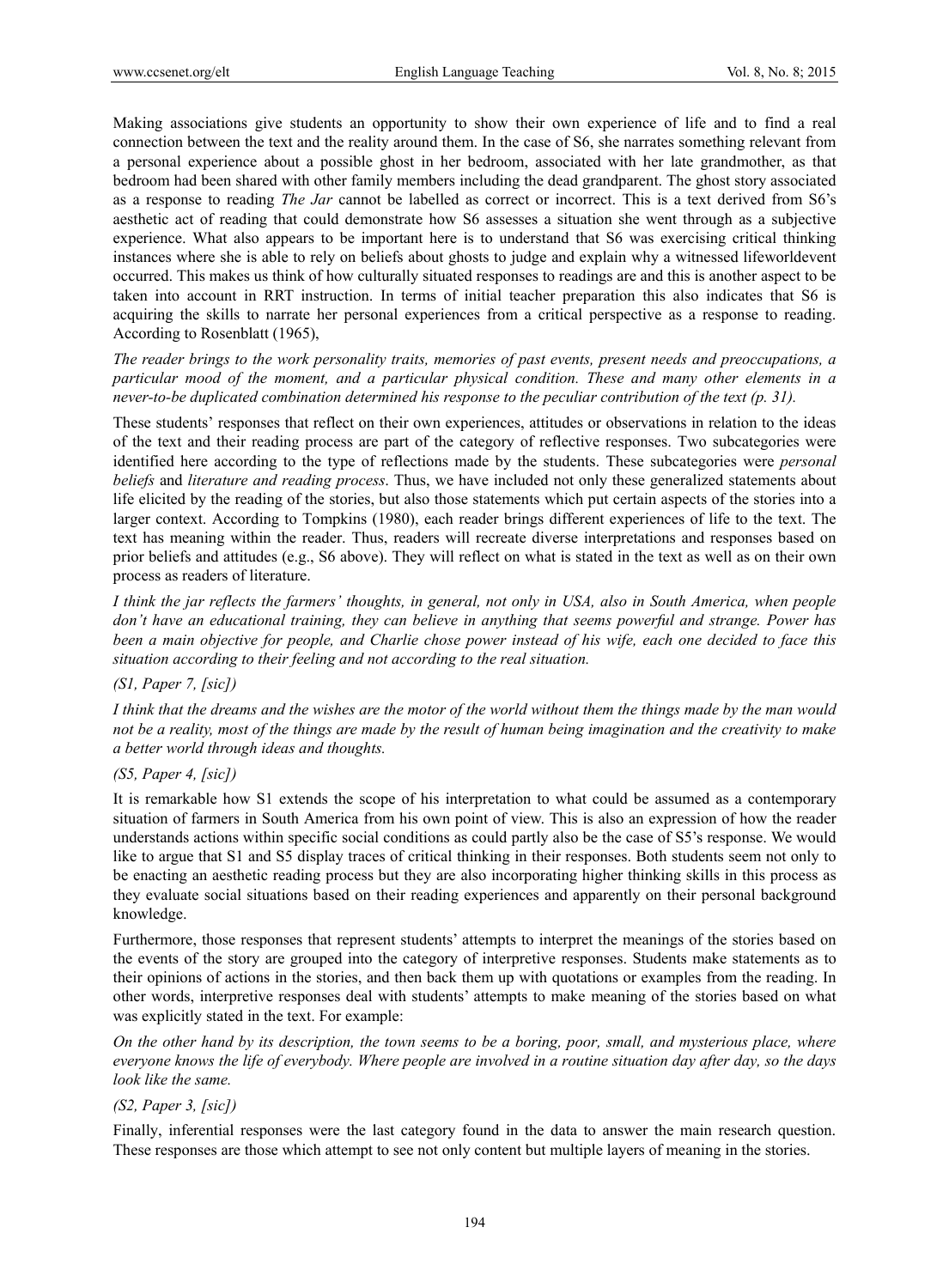*Other idea or theme hidden in The Emissary is about solitude. In the case of Martin he only had two very close friends Dog and his teacher and when she died it generated a deep feeling of sadness in Martin and later when Dog disappeared it was worst because the unique being who maintained him communicate with the world outside was Dog, his other half part of life, for Martin, his life without Dog was not life, although Martin was with his parents he needed the company of his best and unique friend, situation that in the real life many people experiment or live every day.* 

# *(S4, Paper 12, [sic])*

They attempted to locate and explain symbolism and allegory, for instance, statements of theme and meaning are included in inferential responses. These responses deal with the students' attempts to make meaning of the story based on what was implicit.

To answer the related questionabout how reader-response reading influences students' performance as readers of literature, we analyzed the reflections of these future language teachers on their own reading process. Here, the category *Different Worlds, Different Perceptions*was constructed. Students' experiences with literature in previous semesters and those throughout the process of this semester emerged when analyzingthe data. Moreover, the strengths and weaknesses students found in their process of reading the two stories were taken into account. The following excerpt shows the feelings and reflections of a student as a reader of literature after following the process of reading under RRT. S2 finds she is able to read between the lines (an expression of aesthetic reading along with critical thinking) and makes this conscious at theinterview referring also to her abilities to analyze literary texts. Additionally, it is possible to trace a sense of achievement as a critical reader.

66) OK I, I feel that I mmm I really I have really improved in my critical reading process,

67) not only in Spanish but also in English, because I have associated the knowledge acquired

68) in one[clearing throat], in one subject ahhh, with the other and [clearing throat] it had been

69) really interesting for me because I can at this moment I can find ina text the perception of

70) the author discover how is the, how the social and political or economic environment is,

71) ehhh I can understand why the why or what is the…issue behind hiding behind lines and I

72) can establish a connection between my experiences, my previous knowledge with the new

73) one and the most interesting that I can find in the text that my reality is reflected there

74) and myself, my own experiences, and but in involved in annnn in a dark or in anatmosphere

75) in which thee a mysterious tone or note establish ehh establish a connection between the

76) characters and you really can find ehhhhh, what you want to find, the reality represented

77) in the text but with aaa a tone of myster…mystery and darkness.

(S2, Interview, [sic])

The findings classified in the previous categories and subcategories illustrate the most recurrent issues in relation to the types of responses generated by the pre-service language teachers when they were involved in a reading process based on RRT. We simply used a few cases to substantiate our claims but there are more examples in the data set which cannot be listed here. Concerning the question about the thinking skills developed when students are performing reading based on RRT, it could be considered that at every stage of the reading process the students developed higher reading strategies and thinking skills. When students were asked to answer questions about specific situations in the stories or features of the characters, a knowledge skill of the stories was being developed. Then, when students became more familiar with the basic language of the stories, they could move to a second level of comprehension. Here, they evidenced their understanding of the story by comparing, interpreting, giving descriptions, and stating main ideas. After this level, they moved to a level of application, where they tried to solve problems by using the knowledge they had about the story. In the next stage, students had reached the analysis level because they analyzed, compared, and even inferred facts from the stories. At the end of the stages of rereading, students could evaluate what they read. During this enriching experience of reading, students' principal concern was to interpret and infer about literature pieces.

## **5. Conclusions and Pedagogical Implications**

Having students assume new perspectives in a story they have already read, made them aware that there are no exact interpretations in the text. Students also became more confident when giving their opinions about the reading and showed more interest when listening to others' interpretations. RRT made literature reading more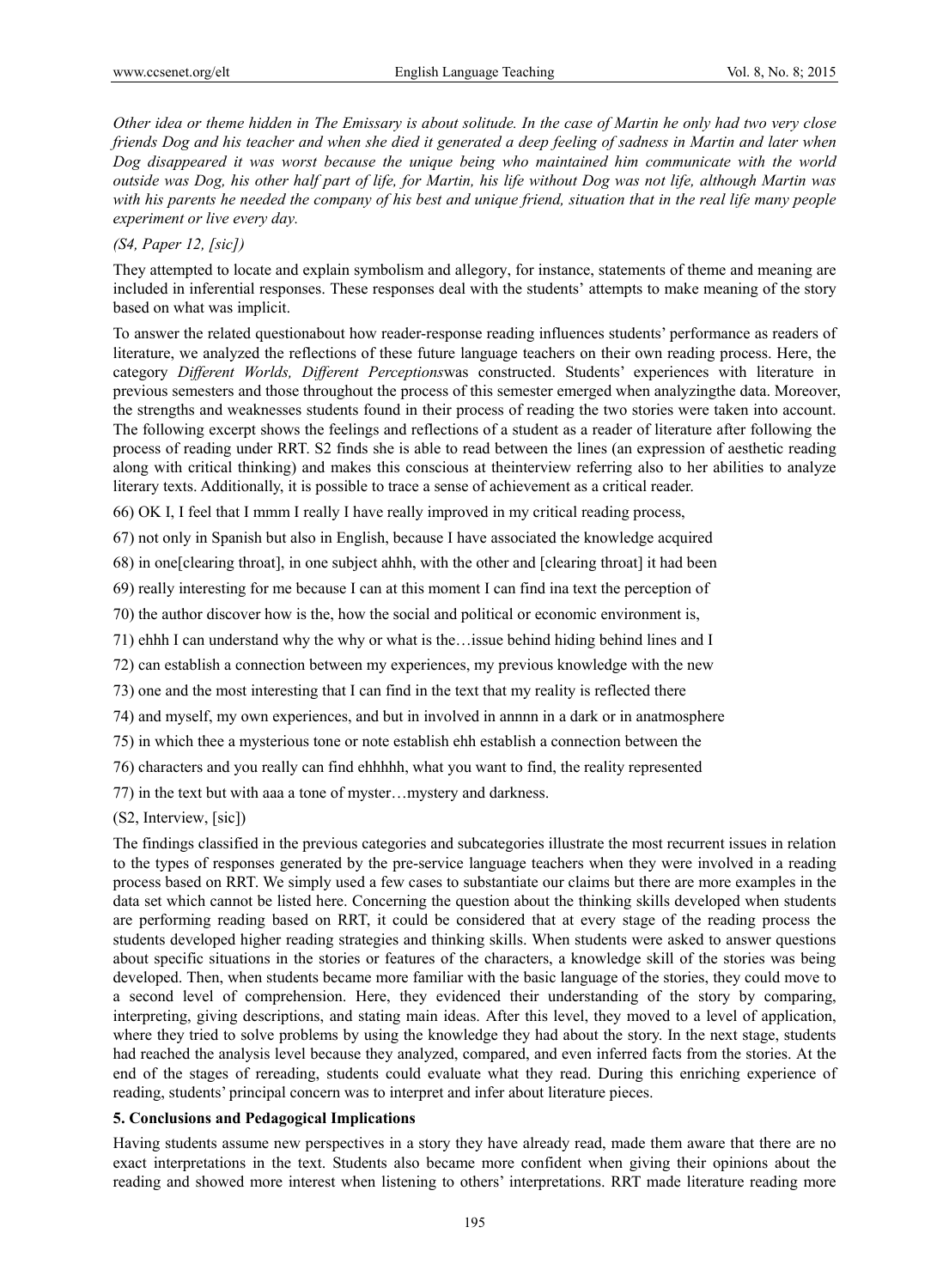meaningful and real for students. They became personally involved in the reading process because they brought all their life experiences. When students came to realize that their own lives and their own personal thinking were important, a new appreciation for the reading experience of literature appeared to be born.

RRT also enables the design of activities that guide students to think critically about what they read. This theory makes students go beyond the literal levels of reading. Students were interpreting, enjoying and inferring about literature while involved in this reading process. The stories they read gave them the opportunity to talk about their own insights, helping them to speak English in front of their classmates as part of their initial education as future language teachers. This thoughtful process of reading seems to lead to critical thinking. Therefore, when students read literature, they interact with the text. By interacting with the text, they interpret what they read. By interpreting what they read, they can work towards speaking English more creatively. Consequently, they could become more aware of how to work with literature in EFL when they become in-service teachers.

Including literature in language classrooms where future language teachers are educated aims to develop critical thinking skills, adds to the students' personal growth and their autonomy both as language learners and as individuals, and contributes to their ability to empathize and comprehend others' values and needs. Literature should indeed have a place in the EFL classroom because it provides a key to motivating students to read in English and it is an ideal vehicle for illustrating language use and for introducing cultural assumptions.

RRT allows students to explore literary texts from their personal experience, learning about themselves and those around them as they discover and develop their interpretation about the meaning of the text. Only after they have had the opportunity to make the meaning of the text their own, can they begin to move from the aesthetic experience to the efferent, according to what Rosenblatt (1965) affirms.

In short, the conclusions suggest ways to rethink the teaching of EFL and the role of literature in EFL classrooms for pre-service teachers. This does not mean that changes are not already taking place. Instead, this work and the ideas presented here are reflective of the changing knowledge within this field of study and its contribution to the continual quest for improvement in education. Consequently, integrating literature into the curriculum while applying RRT will help EFL-pre-service teachers to become critical human beings, since this implies teaching more than the basic communicative skills necessary for getting by in the target language.

#### **References**

Amer, A. A. (2003). Teaching EFL/ESL literature. *The Reading Matrix*, *3*(2), 63-73.

- Belcher, D., & Hirvela, A. (2000). Literature and L2 composition: Revisiting the debate. *Journal of Second Language Writing*, *9*(1), 21-39. http://dx.doi.org/10.1016/S1060-3743(99)00021-1
- Bloom, B. S. (1956). *Taxonomy of educational objectives: The classification of educational goals: Handbook I, Cognitive domain*. New York, NY: McKay.
- Carlisle, A. (2000). Reading logs: An application of reader-response theory in ELT. *ELT Journal*, *54*(1), 12-19. http://dx.doi.org/10.1093/elt/54.1.12
- Chapman, A. (2006). *Bloom's taxonomy of learning domains*. Retrieved April 3, 2015, from http://www. businessballs.com/bloomstaxonomyoflearningdomains.htm
- Chien-Lee, H. (2013). The reader response e-journal: An alternative way to engage low achieving EFL students. *Language Teaching Research*, *17*(1), 111-131. http://dx.doi.org/10.1177/1362168812457539
- Connell, J. (1996). Assessing the influence of Dewey's epistemology on Rosenblatt's Reader Response Theory. *Educational Theory*, *46*(4), 395-413. http://dx.doi.org/10.1111/j.1741-5446.1996.00395.x
- Connell, J. (2000). Aesthetic experiences in the school curriculum: Assessing the value of Rosenblatt's Transactional Theory. *Journal of Aesthetic Education*, *34*(1), 27-35. http://dx.doi.org/10.2307/3333652
- Corbin, J., & Strauss, A. (2008). *Basics of qualitative research*. Thousand Oaks, CA: Sage Publications.
- Davis, J. (1989). The act of reading in the foreign language: Pedagogical implications of Iser's reader-response theory.*TheModernLanguage Journal*,*73*(4),420-428.http://dx.doi.org/10.1111/j.1540-4781.1989.tb05323.x
- Delahoyde, M. (2011, January 6). Reader-response criticism. *Introduction to Literature*. Retrieved from http://public.wsu.edu/~delahoyd/reader.crit.html
- Dewey, J. (2008). In J. Boydston (Ed.), *Thelater works of John Dewey: Miscellaneous writings (The collected works of John Dewey, 1882-1953)* (Vol. 17, pp. 3-48). Carbondale, IL: Southern Illinois University Press.
- Eagleton, T. (1983). *Literary theory: An introduction*. Oxford, UK: Basil Blackwell Publishers Limited.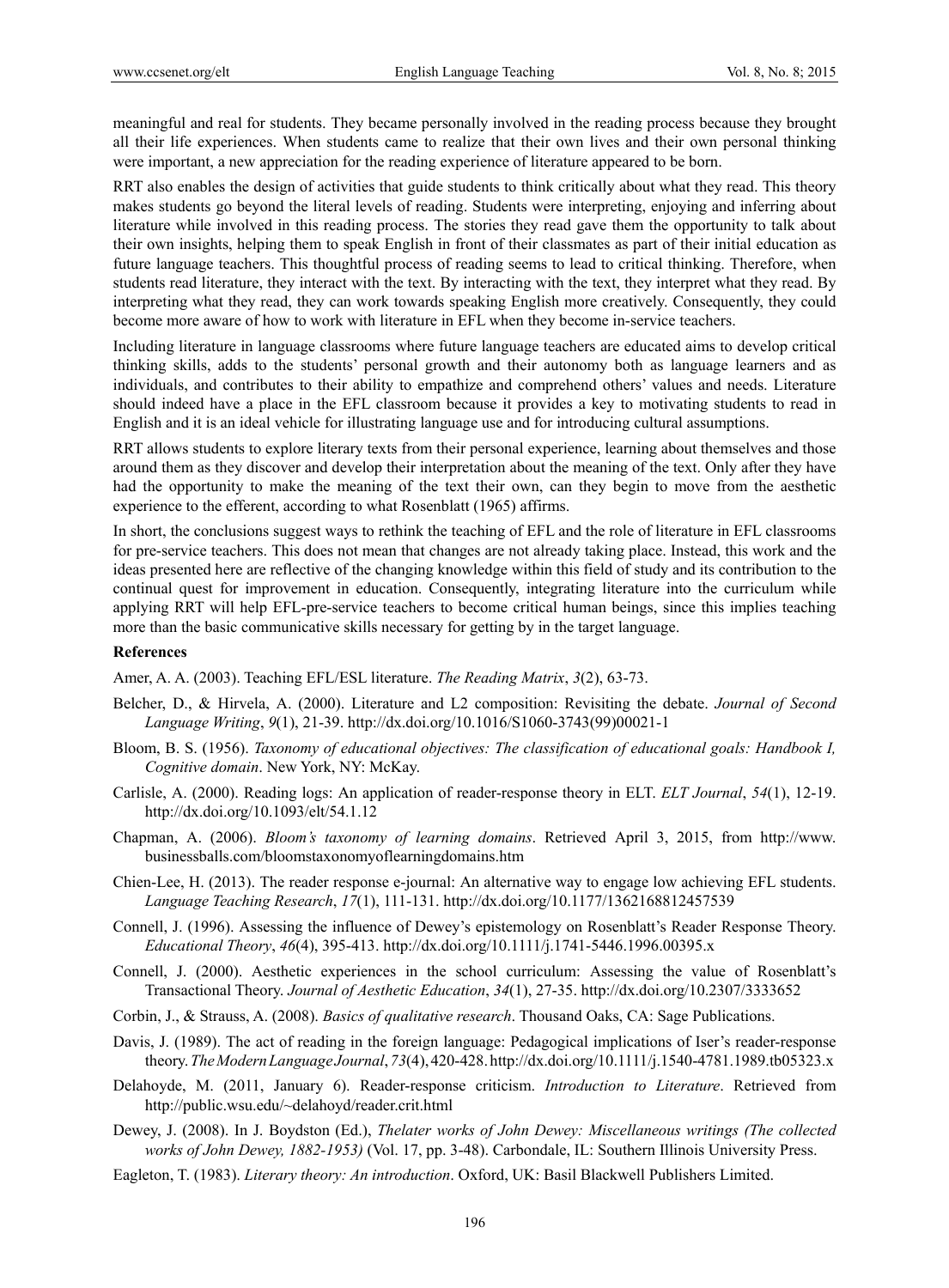Freeman, D. (1998). *Doingteacher research: From inquiry to understanding*. Boston, MA: Heinle and Heinle.

- Govindarajoo, M., & Mukundan, J. (2013). Young adult literature in the Malaysiansecondary school. *English Language Teaching*, *6*(11), 77-88. http://dx.doi.org/10.5539/elt.v6n11p77
- Hirvela, A. (1996). Reader-response theory and ELT. *ELT Journal*, *50*(2), 127-134. http://dx.doi.org/10.1093/elt/50.2.127
- Hirvela, A. (2001). Connecting reading and writing through literature. In D. Belcher, & A. Hirvela (Eds.), *Linking literacies: Perspectives on L2 reading-writing connections* (pp. 109-134). Ann Arbor, MI: The University of Michigan Press.
- Jenkins, R., & Moses, J. (1992). The uses of chaos, the making of meaning: Portfolio assessment in literature classrooms. *New Directions in Portfolio Assessment Conference*. Oxford, OH: Miami University.
- Justman, S. (2010). Bibliotherapy: Literature as exploration reconsidered. *Academic Questions*, *23*, 125-135. http://dx.doi.org/10.1007/s12129-009-9147-1
- Khatib, M., Rezaei, S., & Derakhshan, A. (2011). Literature in EFL/ESL classroom. *English Language Teaching*, *4*(1), 201-208. http://dx.doi.org/10.5539/elt.v4n1p201
- Kvale, S., & Brinkmann, S. (2008). *InterViews: Learning the craft of qualitative research interviewing*. Thousand Oaks, CA: Sage Publications.
- Liaw, M. L. (2001). Exploring literary responses in an EFL classroom. *Foreign Language Annals*, *34*(1), 35-44. http://dx.doi.org/10.1111/j.1944-9720.2001.tb02800.x
- Micarelli, C. N. (1961). Aims in foreign language study. *The Modern Language Journal*, *45*, 296. http//dx.doi.org/10.1111/j.1540-4781.1961.tb04440.x
- Patton, M. Q. (1990). *Qualitative evaluation and research methods* (2nd ed.). Newbury Park, CA: Sage Publications.
- Pike, M. (2003). From personal to social transaction: A model of aesthetic reading in the classroom. *Journal of Aesthetic Education*, *37*(2), 61-72. http://dx.doi.org/10.2307/3527455
- Pineda, C. (2003). *Searching for improved EFL classroom environments: The role of critical thinking-related tasks*. Bogotá, Colombia: Publicaciones Universidad Externado de Colombia.
- Pineda, C., & Núñez, A. (2001). Getting in touch with reality: An English curriculum to boost students' critical thinking skills and interest in global issues. *HOW, A Colombian Journal for English Teachers*, *9*, 34-39.
- Rashid, R., Vethamani, M., & Rahman, S. (2010). Approaches employed by teachers in teaching literature to less proficient students in form 1 and form 2. *English Language Teaching*, *3*(4), 87-99. http://dx.doi.org/10.5539/elt.v3n4p87
- Rigg, P. (1991). Whole language in TESOL. *TESOL Quarterly*, *25*(3), 521-543. http://dx.doi.org/10.2307/3586982
- Rosenblatt, L. M. (1965). *Literature as exploration*. New York, NY: The Modern Language Association.
- Rosenblatt, L. M. (1978). *The reader, the text, the poem: The transactional theory of the literary work*. Carbondale, IL: Southern Illinois University Press.
- Rosenblatt, L. M. (1982). The literary transaction: Evocation and response. *Theory into Practice*, *21*(4), 268-277. http://dx.doi.org/10.1080/00405848209543018
- Rosenblatt, L. M. (1985). Language, literature, and values. In S. N. Tchudi (Ed.), *Language, Schooling, and Society*. Upper Montclair, NJ: Boynton.
- Rosenblatt, L. M. (2005a). Literature: S.O.S.! *Voices from the Middle*, *12*, 34-38.
- Rosenblatt, L. M. (2005b). From 'What facts does this poem teach you?' *Voices from the Middle*, *12*, 43-46.
- Schmidt, J. (2002). Practicing critical thinking through inquiry into literature. In J. Holden, & J. Schmidt (Eds.), *Inquiry and the literary text: Constructing discussions in the English classroom (Vol. 32, pp. 104-112).* Classroom Practices in Teaching English Series, National Council of Teachers of English.
- Sheridan, D. (1991). Changing business as usual: Reader response in the classroom. *College English*, *53*, 804-814. http://dx.doi.org/10.2307/377823
- Tompkins, J. (1980). The reader in history: The changing shape of literary response. In J. P. Tompkins (Ed.),